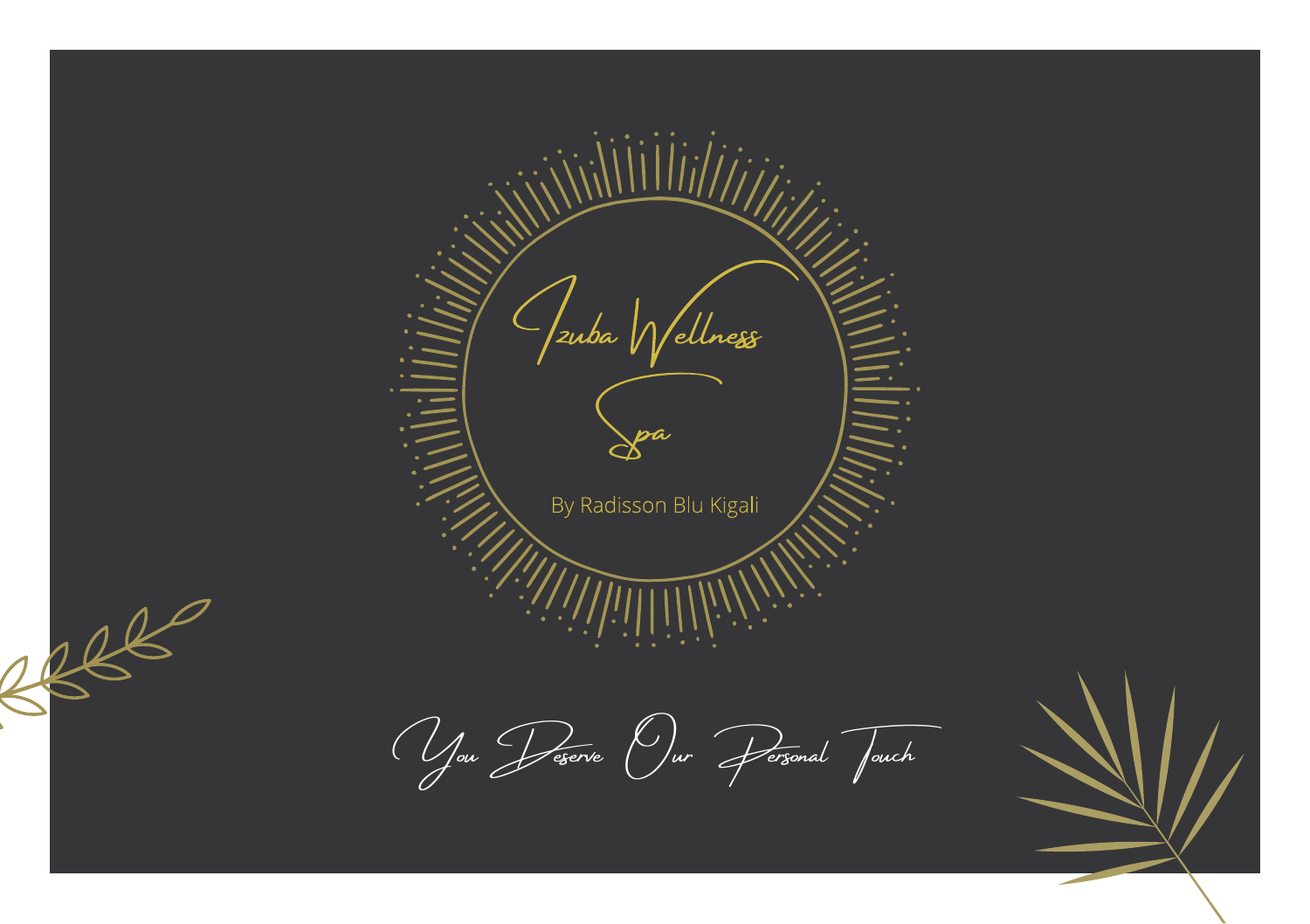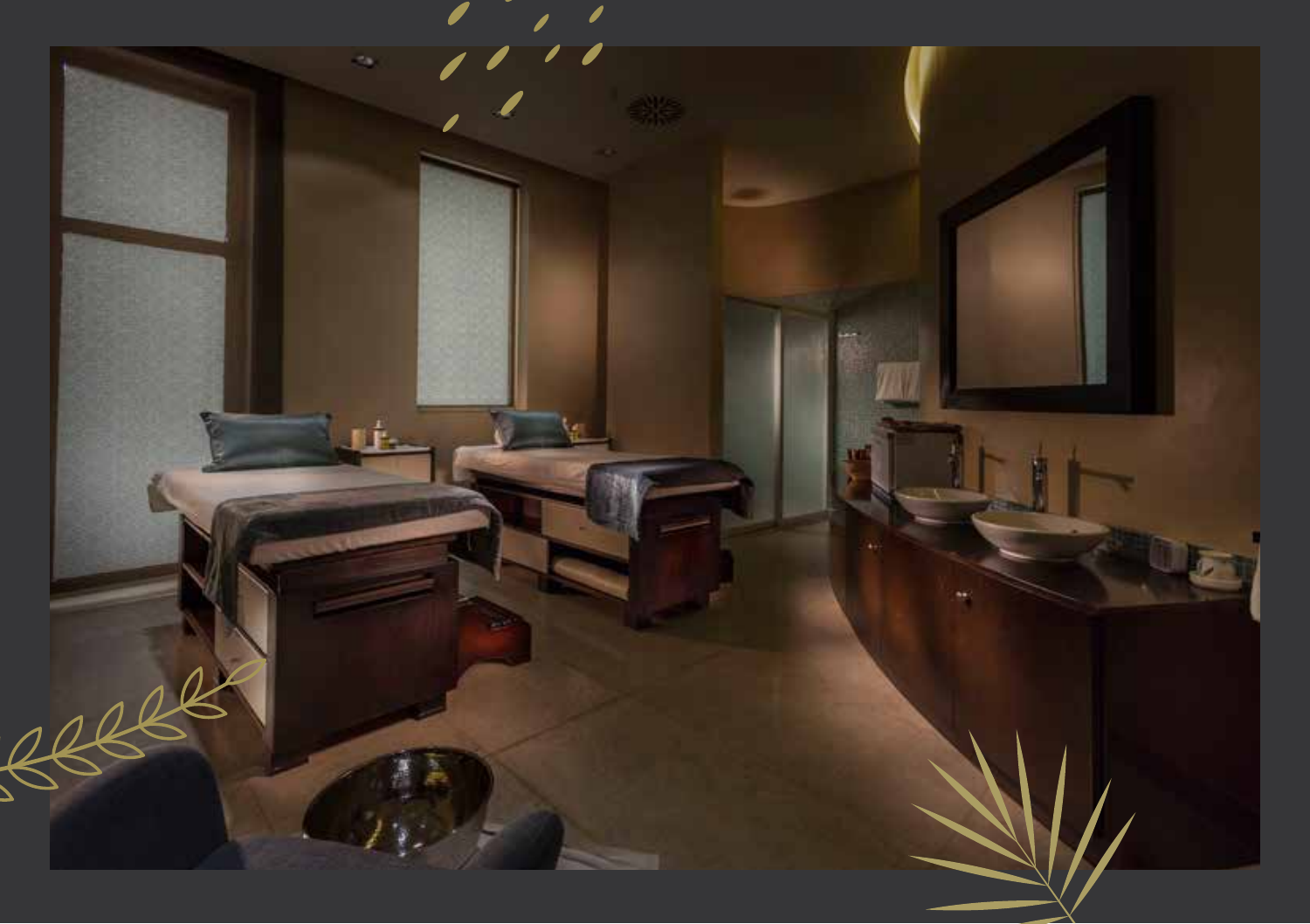

Izuba Wellness Spa is nestled in the heart of Kigali, Rwanda, at the prestigious Radisson Blu Hotel & Convention Centre.

Izuba means "SUN" in Kinyarwanda – an energy source providing warmth and positive energy.

Step into our serene environment and enjoy bespoke treatments which have been curated to enhance your sense of relaxation and well-being.

Our internationally renowned products have been specifically selected to help you achieve timeless beauty, as well as to restore your health and vitality, through the power of nature's healing resources combined with advanced technology and research.

We welcome you to begin your journey to holistic wellness with us and rejuvenate your mind, body and soul.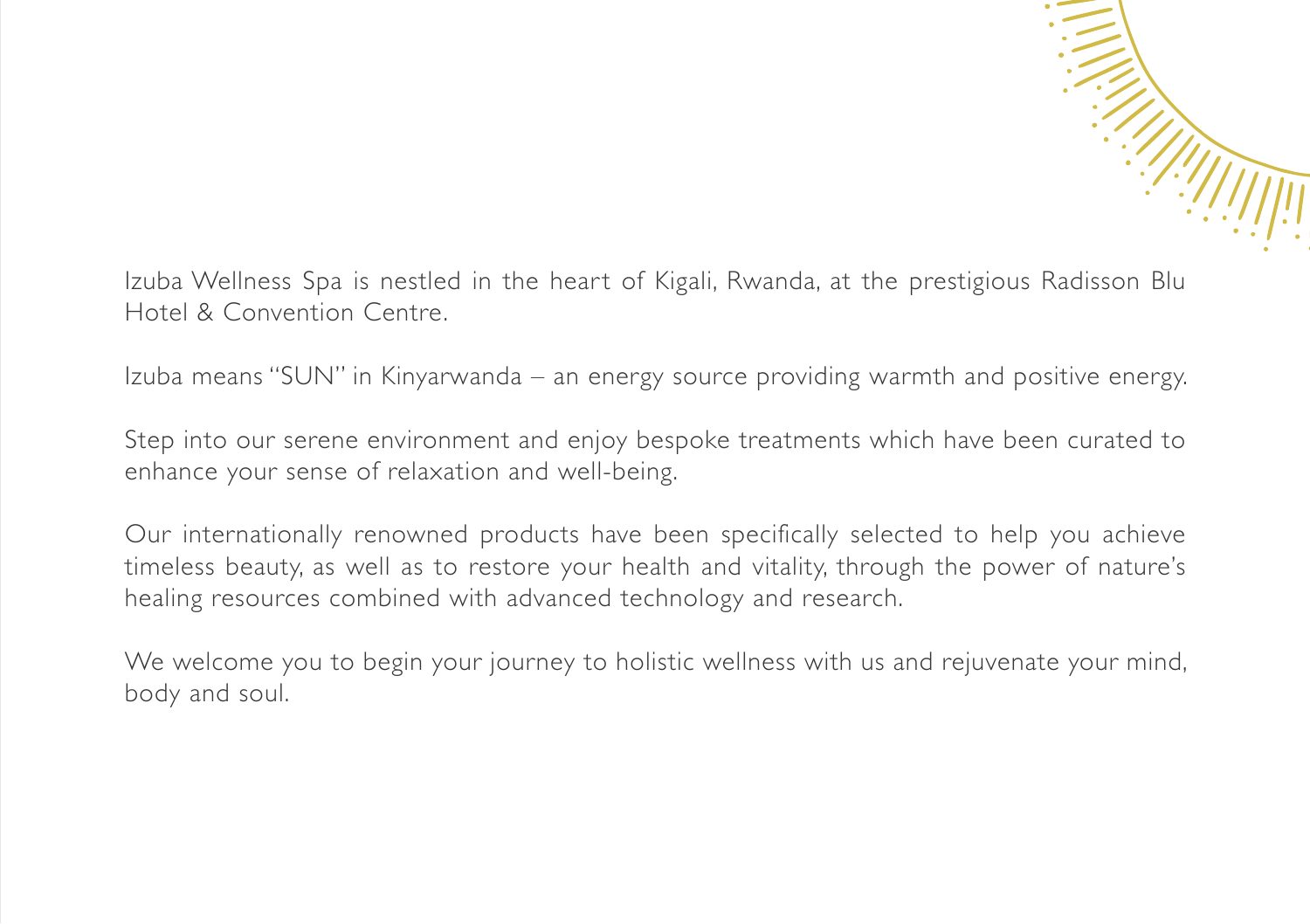he Facial Syperience



#### Hydra Boost Treatment I 30 min I RWF 35,000

Ampoule Concentrates are a true masterpiece. The skin is deeply cleansed, followed by application of an ampoule of highly concentrated active ingredients, selected for your skin type. This fast yet intensive treatment produces immediate results you can see and feel.

Skin type | All skins types in need of hydration

\*Eye treatment can be included

A SKINOVAGE treatment based on the study of epigenetics. This treatment balances the skin, bringing combination areas into complete harmony leaving you feeling refreshed with an even skin tone while reducing blemishes, giving pores a much more refined appearance.

Skin Type | Oily, Combination Skin

\*Eye treatment can be included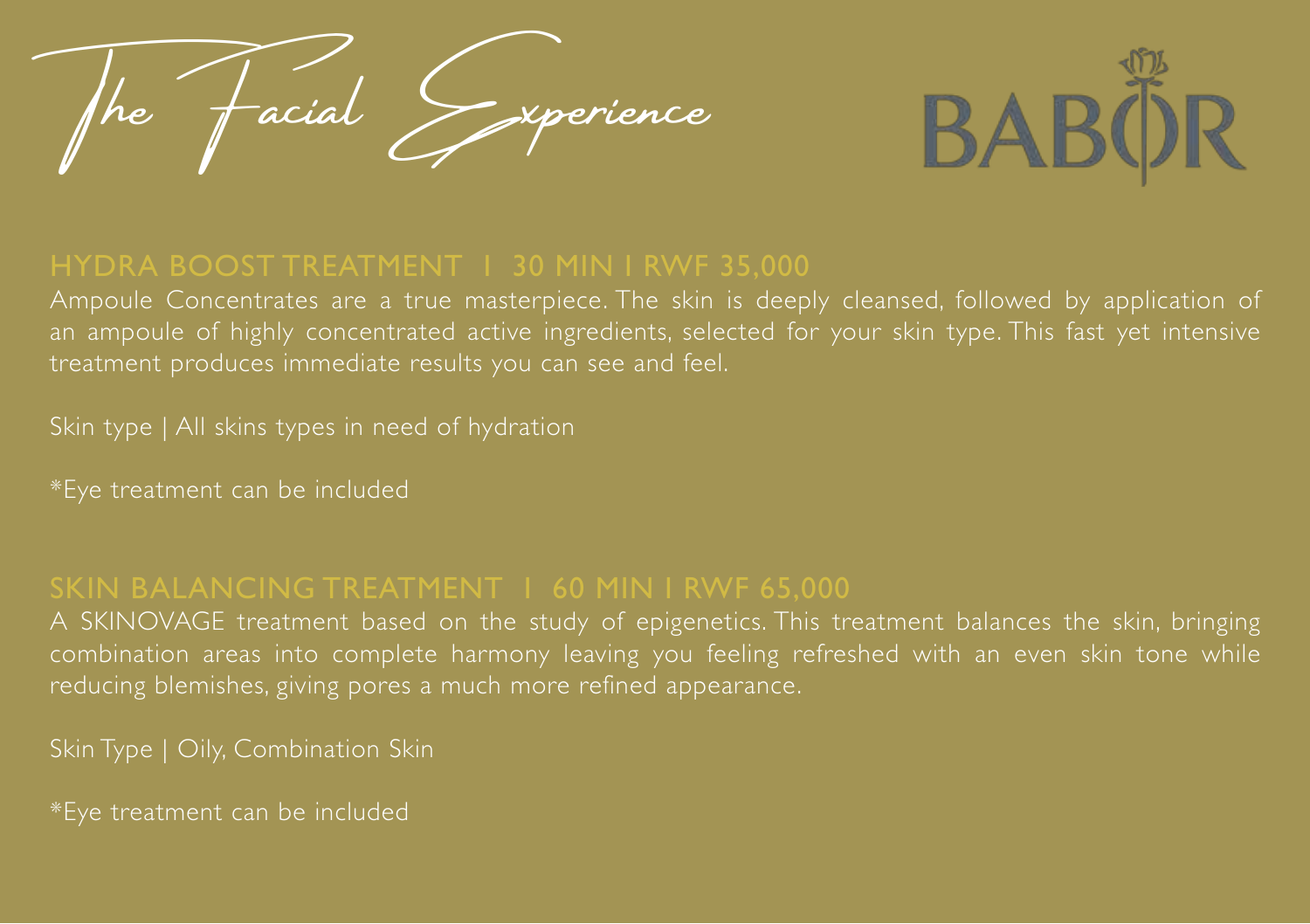# Skin Purifying Treatment I 60 min I RWF 68,000

irritation.

# Age Control Treatment I 90 min I RWF 90,000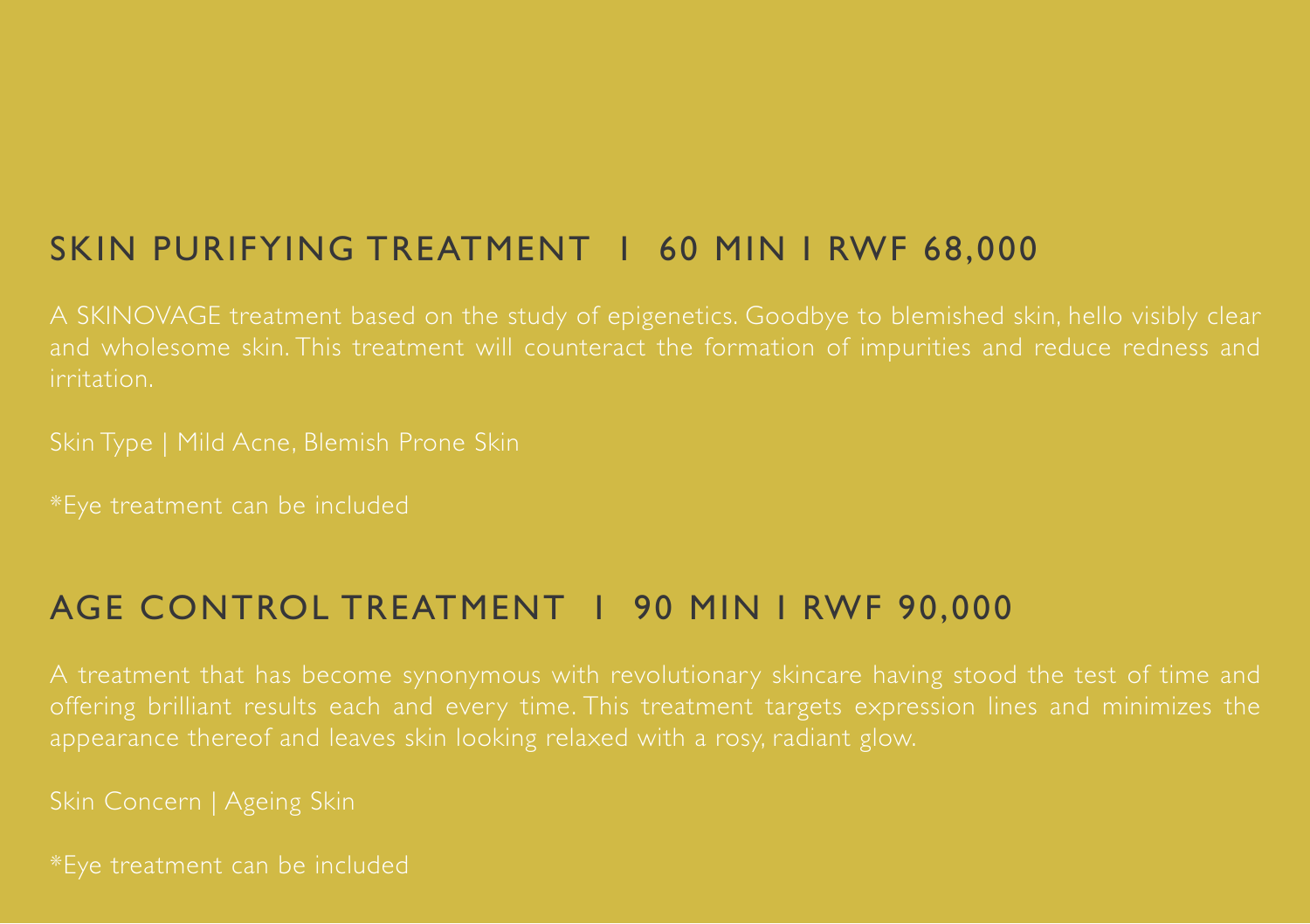ody

An invigorating fully body sea salt oil exfoliant that is paired with a rich energizing body oil to remove dry skin cells and bring life to dull a dry skin. Finishing off this treatment a light refreshing body cream leaves skin smooth and supple.

A nourishing wrap infused with French cotton thistle, glaucine and poppy seed oil. This treatment promotes skin elasticity and suppleness, while supporting skin regeneration.

Welcomed by a traditional ritual you will experience a full body massage using BABOR's Vitamin E saturated Shaping Massage Oil. Designed to activate the skin and stimulate fat burn this oil will leave your skin hydrated and protects against premature skin ageing.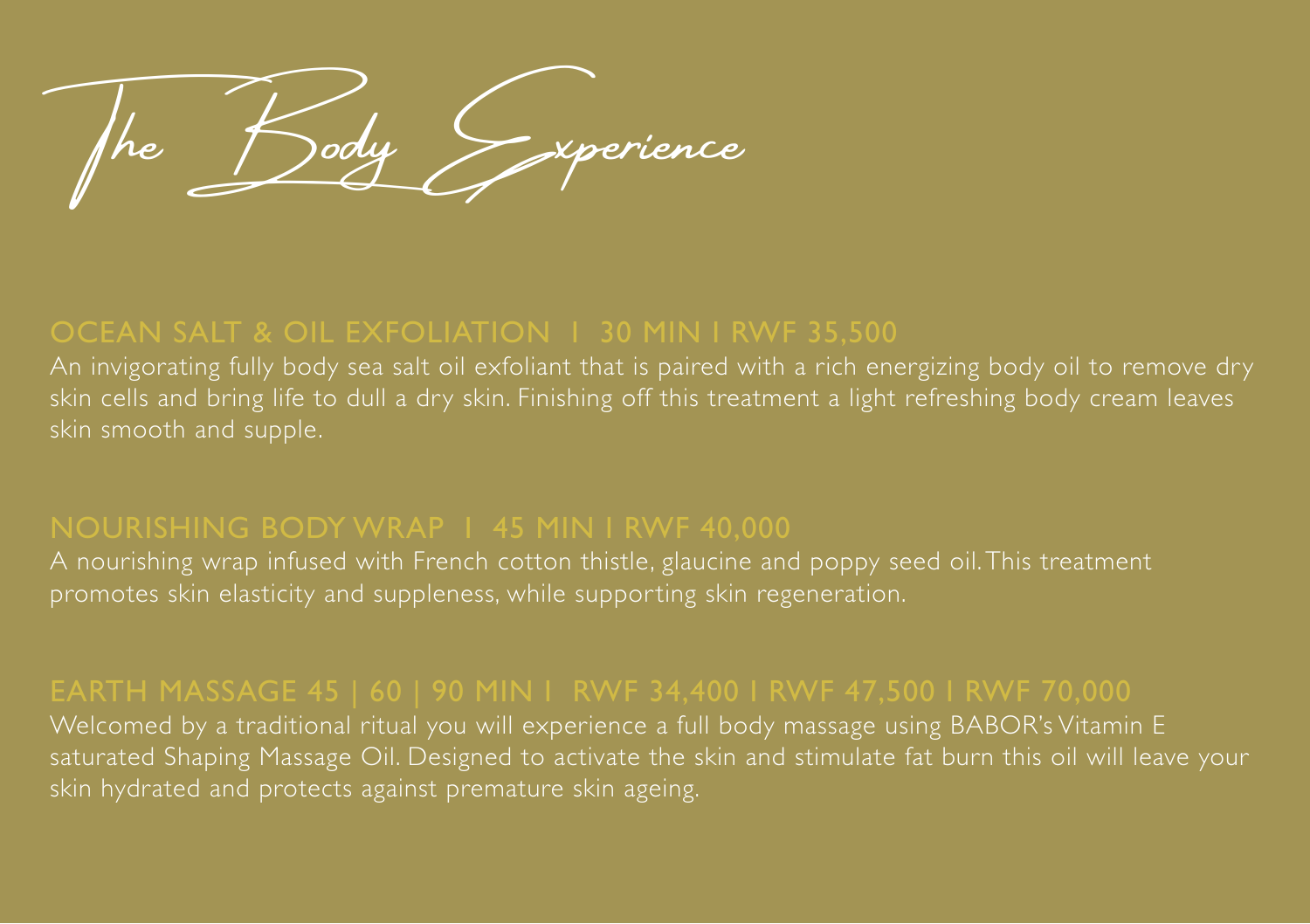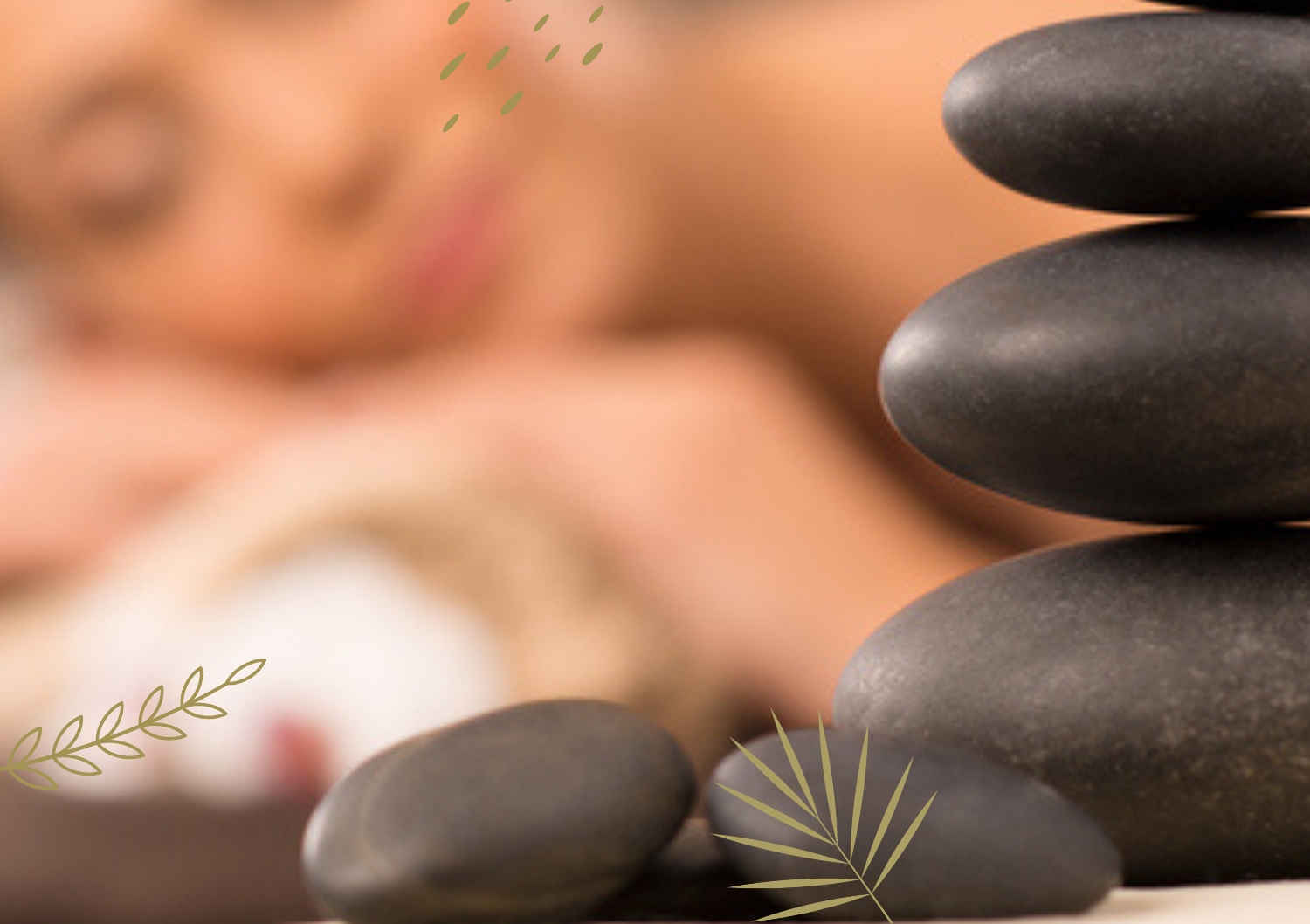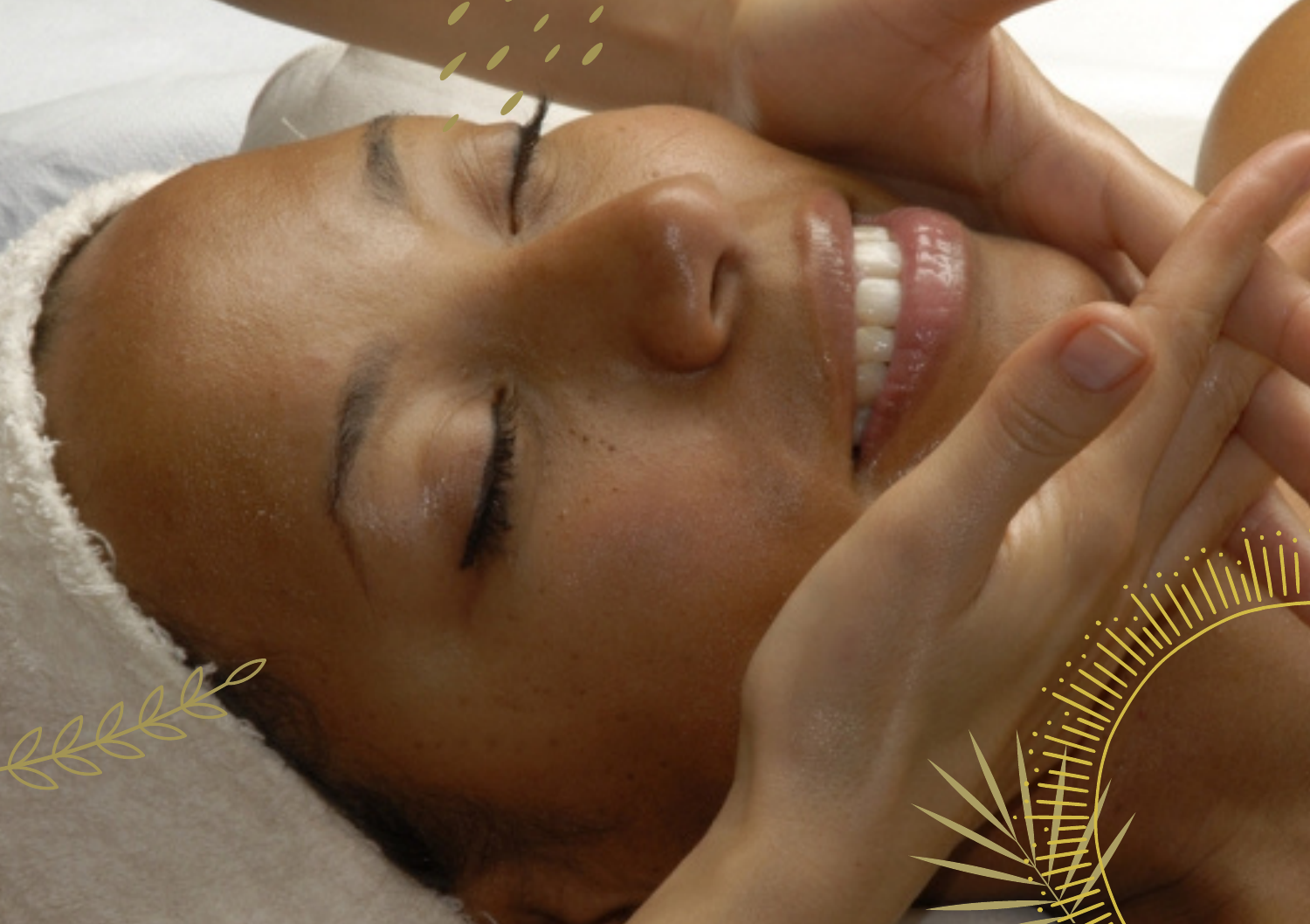ignature freatments

# HImalayan salt crystal massage I 90 mIn I rWF 80,500

This treatment promotes recovery and rejuvenation.The heated salt crystals gently release muscle tension and other body stress, leaving you in a deep state of relaxation.

# tHe IzuBa exPerIence I 150 mIn I rWF 120,000

This indulgent treatment kicks off with a luxurious foot soak, scrub and massage. This is followed by a back exfoliation and finished off with a full body massage and mini facial.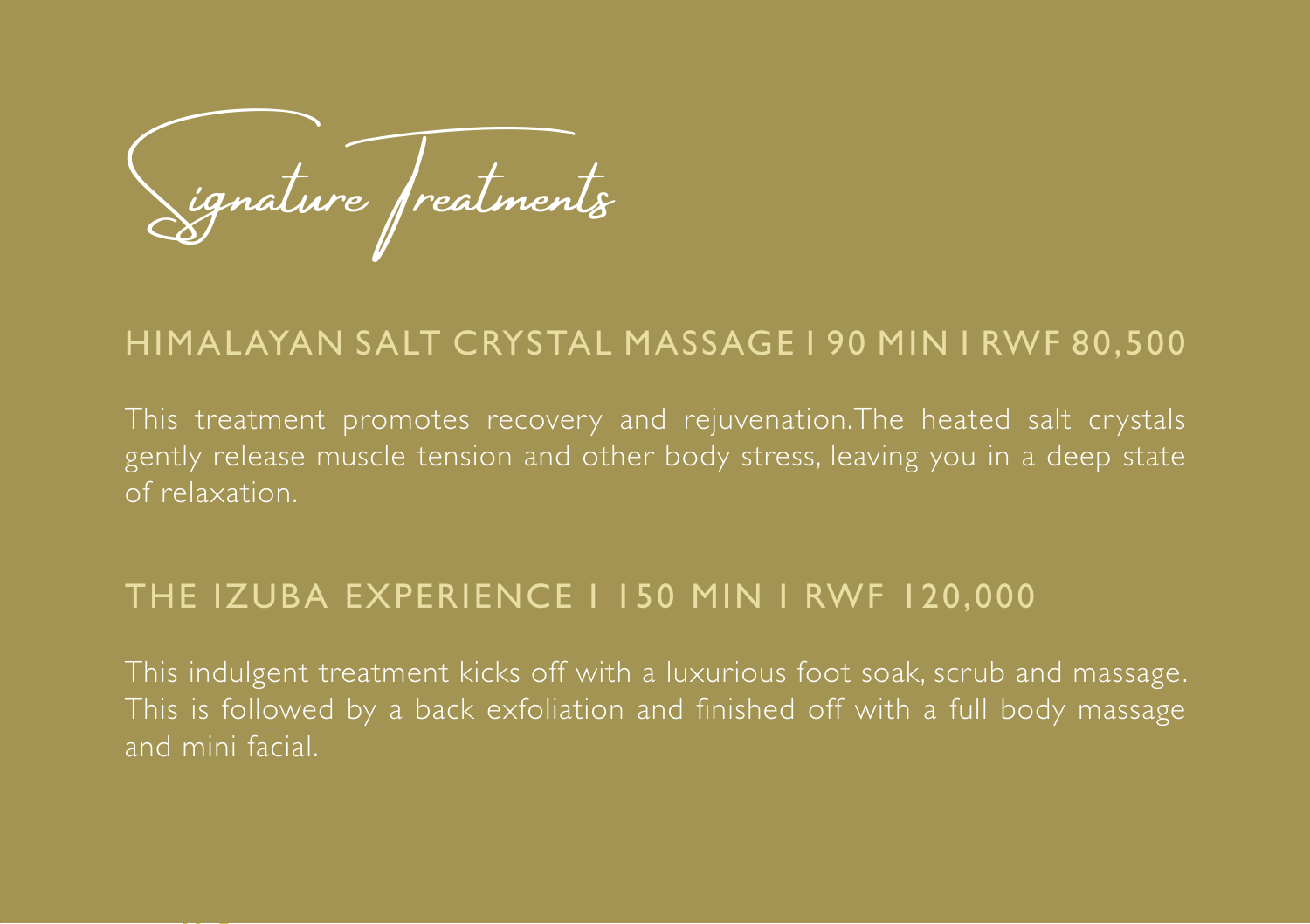Classic N Jassages

## Back, Neck & 3o min I 45 min RWF 25,000 I RWF 34,000 Shoulder Massage

Eases stress and muscular tension in the back area when you don't have time for a full body massage. Improves blood circulation and muscle tone.

### PRESSURE POINT FOOT MASSAGE 45 MIN I RWF 25,000

This treatment aids in relaxation and relieves muscle aches.

Swedish Massage 60 min I 90 min RWF 40,000 I RWF 60,000

Benefits include increased blood circulation, mental and physical relaxation, decreased stress and muscle tension.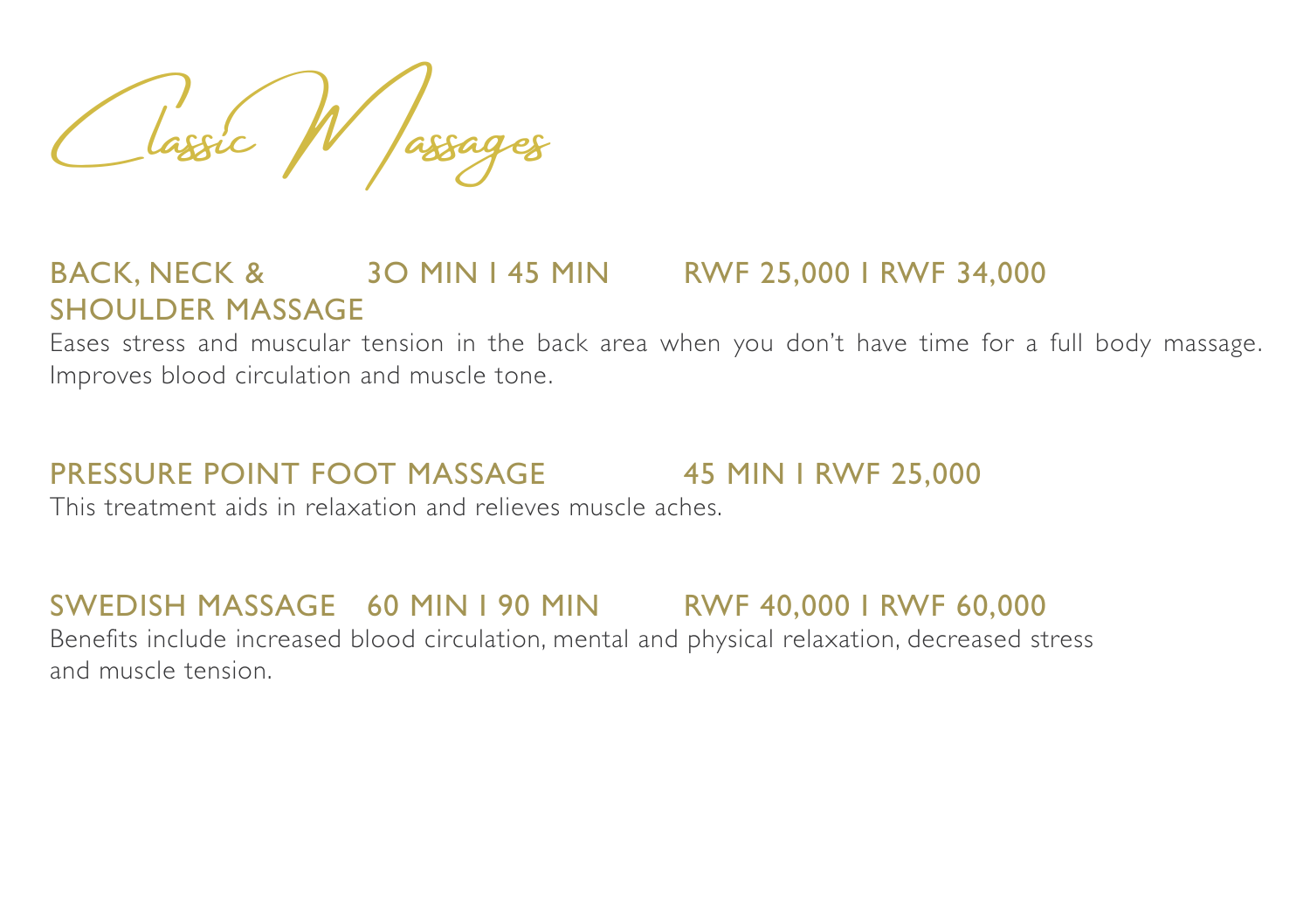## Deep Tissue Massage 60 min I 90 min RWF 47,500 I RWF 70,000 This massage therapy is especially helpful for stiffness and chronic aches and pains.

### SPORTS MASSAGE 60 MIN 1 90 MIN RWF 47,500 I RWF 70,000 This is used to help prevent injuries, prepare the body for athletic activity, and to help athletes recover from workouts and injuries. Sports massage has three basic forms: pre-event massage, post-event massage, and maintenance massage.

## Aromatherapy Massage 60 min I 90 min RWF 40,000 I RWF 60,000 A complementary and alternative therapy that uses essential oils which give off strong, pleasant aromas to promote relaxation, a sense of well-being, and healing.

## Hot Stone Massage 60 min I 90 min RWF 50,000 I RWF 85,000

This therapy helps you relax and ease tense muscles and damaged soft tissues throughout your body.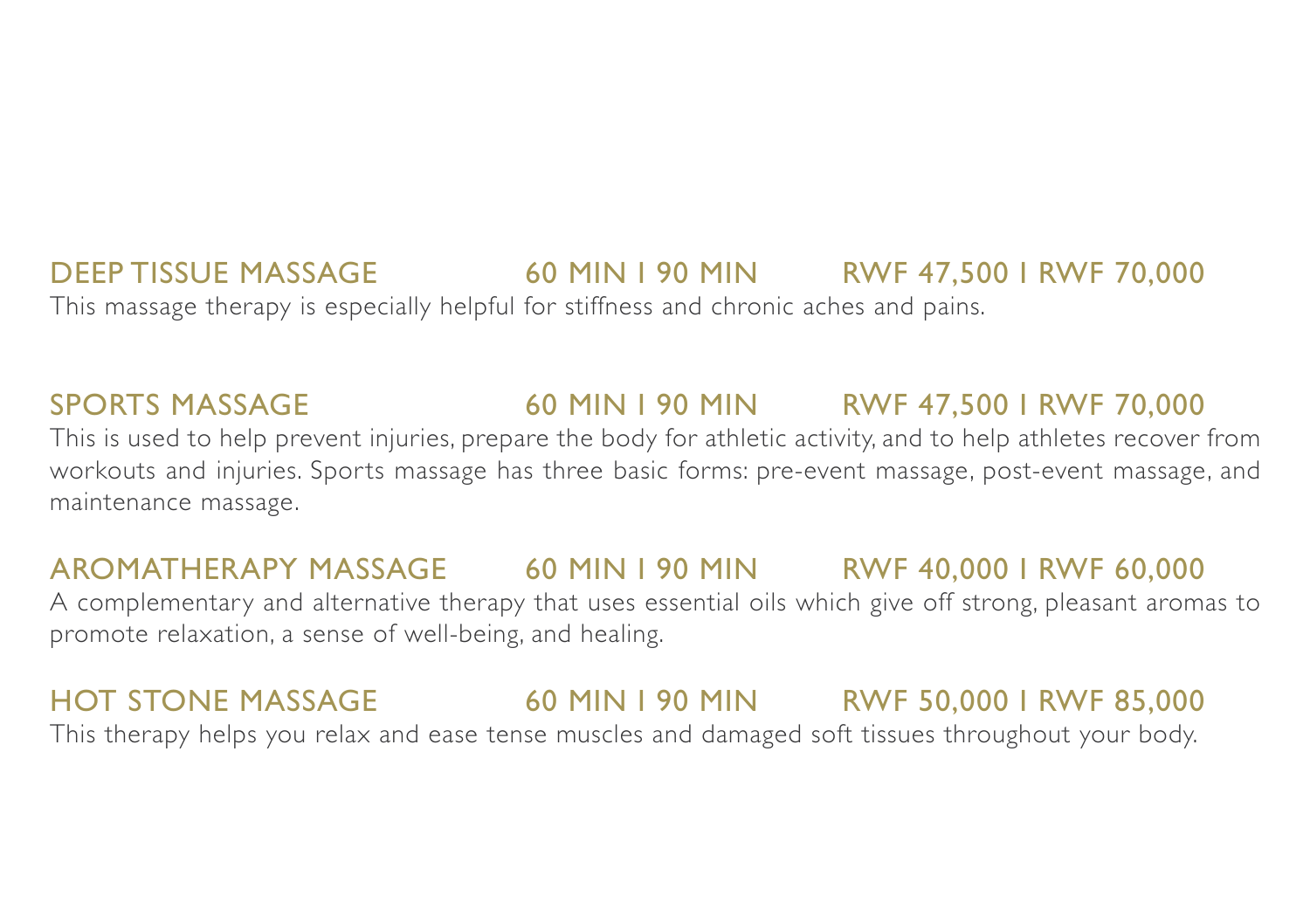## Indian Head Massage 30 min RWF 22,000

Indian head massage is a relaxing holistic treatment that uses acupressure massage on the head, face, neck and shoulders.

### PREGNANCY MASSAGE 60 MIN RWF 50,000

This therapeutic treatment focuses on the special needs of the mother-to-be as her body goes through the dramatic changes of pregnancy. It enhances the function of muscles and joints, improves circulation and general body tone, and relieves mental and physical fatigue.

#### (After first trimester, with Doctor's permission only)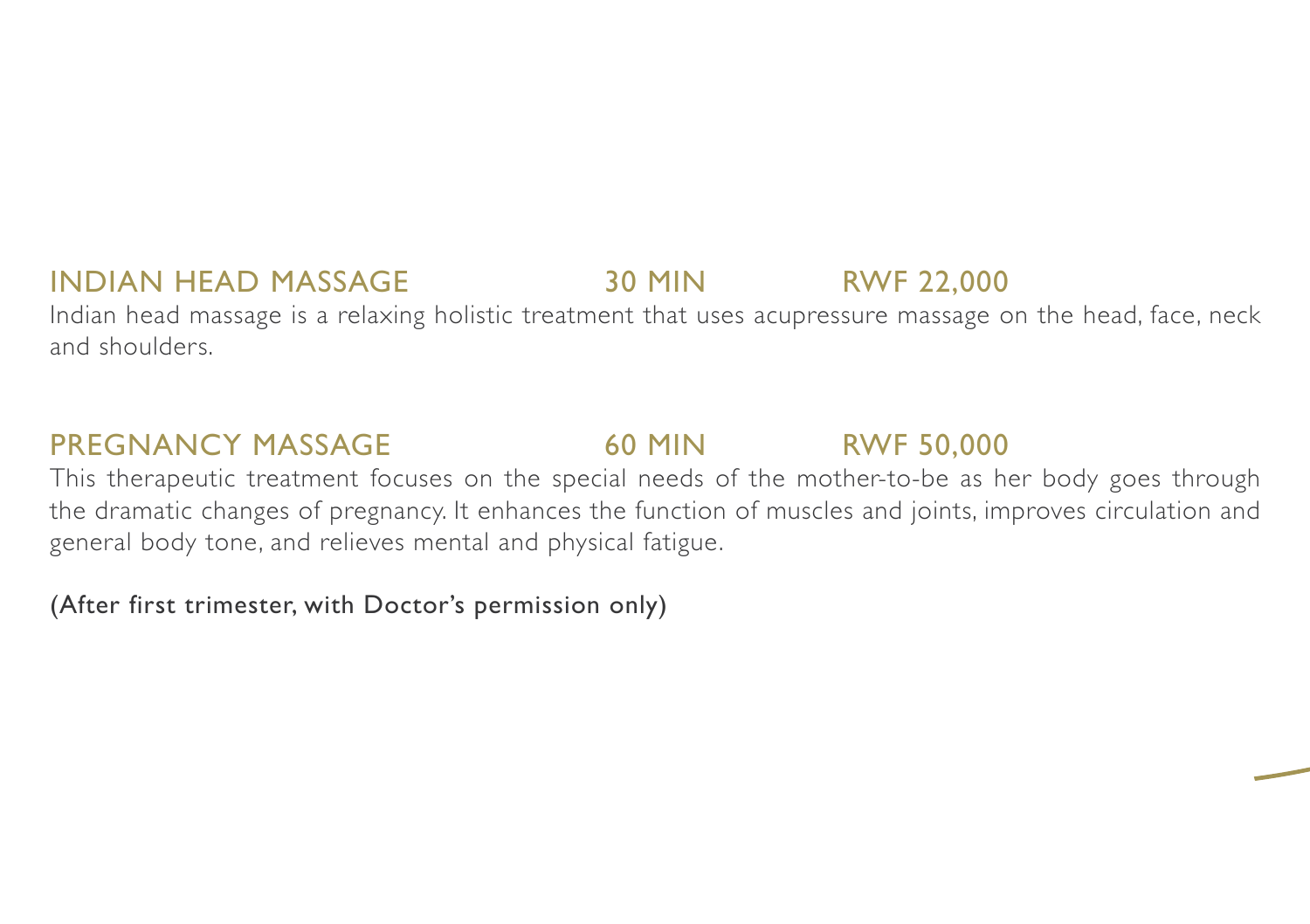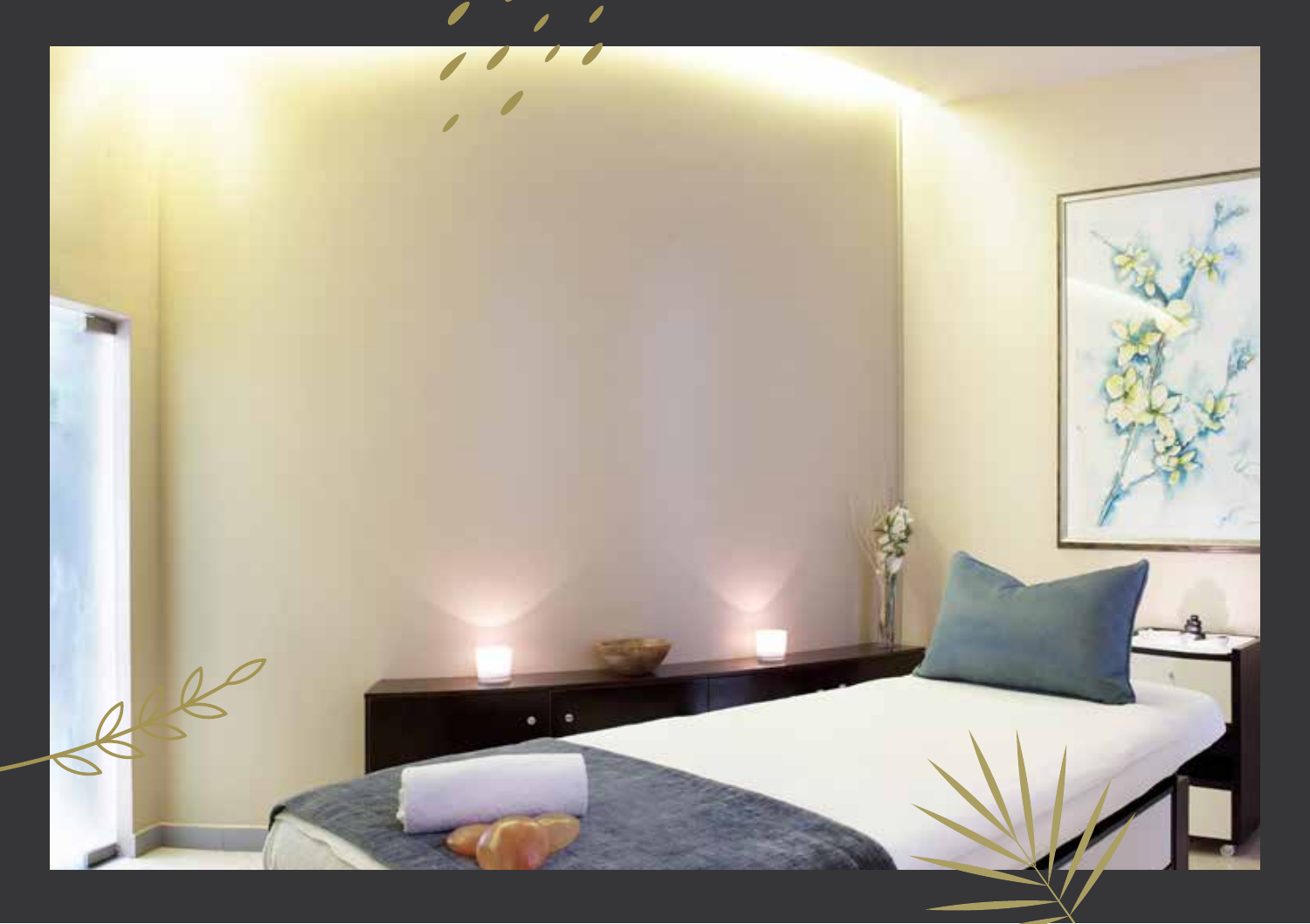Wands & Feet

## Little Lady Pamper (age 6 – 12)

Includes nail polish. Parental consent required. Parent/ guardian to accompany child.

| Little Lady Manicure                        | 30 min   | <b>RWF 8,400</b> |
|---------------------------------------------|----------|------------------|
| Little Lady Pedicure                        | 30 min   | RWF 8,400        |
| Little Lady Manicure & Pedicure Combo       | $60$ min | RWF 15,800       |
| Little Lady Hand / Foot / Full Body Massage | 30 min   | RWF 22,000       |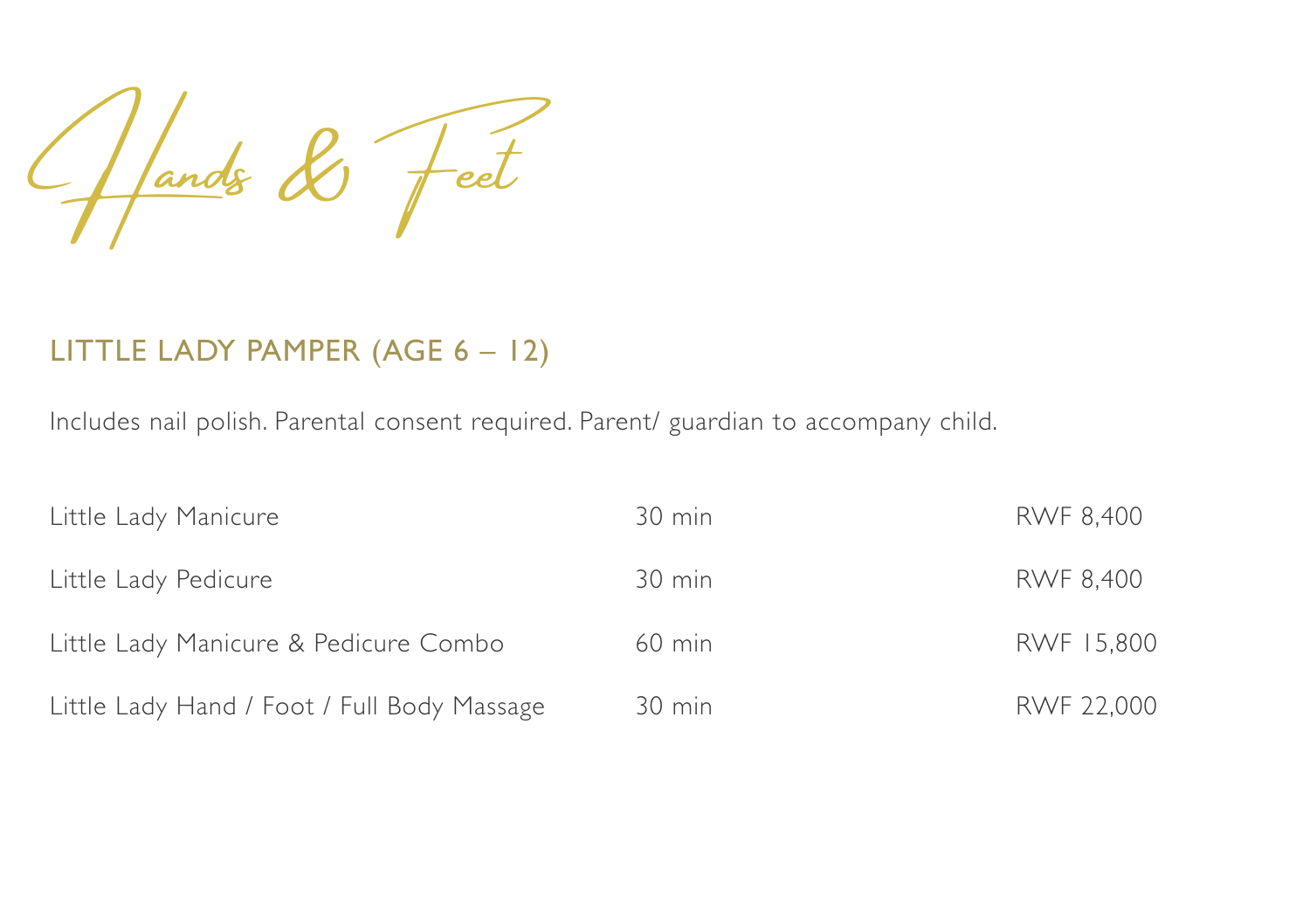# Manicure & Pedicure

| On-the-go Manicure                       | 30 min   | RWF 13,000 |
|------------------------------------------|----------|------------|
| On-the-go Pedicure                       | 45 min   | RWF 14,000 |
| Deluxe Manicure                          | 60 min   | RWF 19,000 |
| Deluxe Pedicure                          | $60$ min | RWF 22,000 |
| Opulent Manicure (includes Paraffin Dip) | 90 min   | RWF 25,000 |
| Opulent Pedicure (includes Paraffin Dip) | 90 min   | RWF 27,000 |
| Signature Manicure & Pedicure Combo      | 120 min  | RWF 37,000 |
| Gel Manicure                             | 75 min   | RWF 24,000 |
| Gel Pedicure                             | 75 min   | RWF 27,000 |
| Gel Manicure & Pedicure Combo            | 150 min  | RWF 49,000 |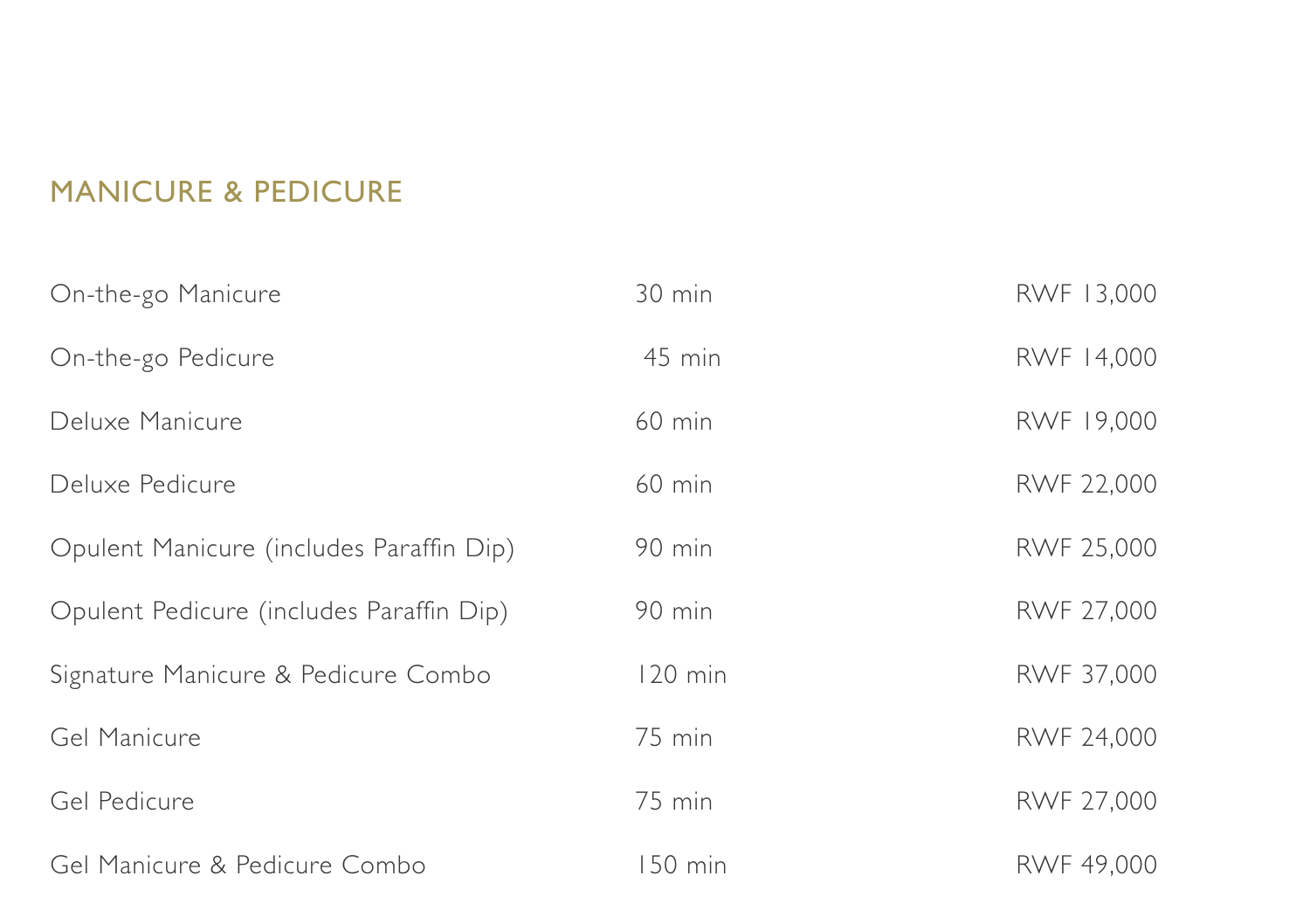# **NAILS**

| Overlays on Natural Nails (Gel or Acrylic)                | 75 min  | RWF 30,000     |
|-----------------------------------------------------------|---------|----------------|
| Overlays on Natural Nails (Gel or Acrylic, French) 75 min |         | RWF 33,500     |
| Fill (Acrylic or Gel)                                     | 75 min  | RWF 22,000     |
| Nail Repair                                               | 30 min  | RWF 5,000/nail |
| Nail Art                                                  | 5 min   | RWF 2000/ nail |
| Full Set with Natural Tips (Gel or Acrylic)               | 90 min  | RWF 36,000     |
| Full Set with French Tips (French)                        | 120 min | RWF 40,000     |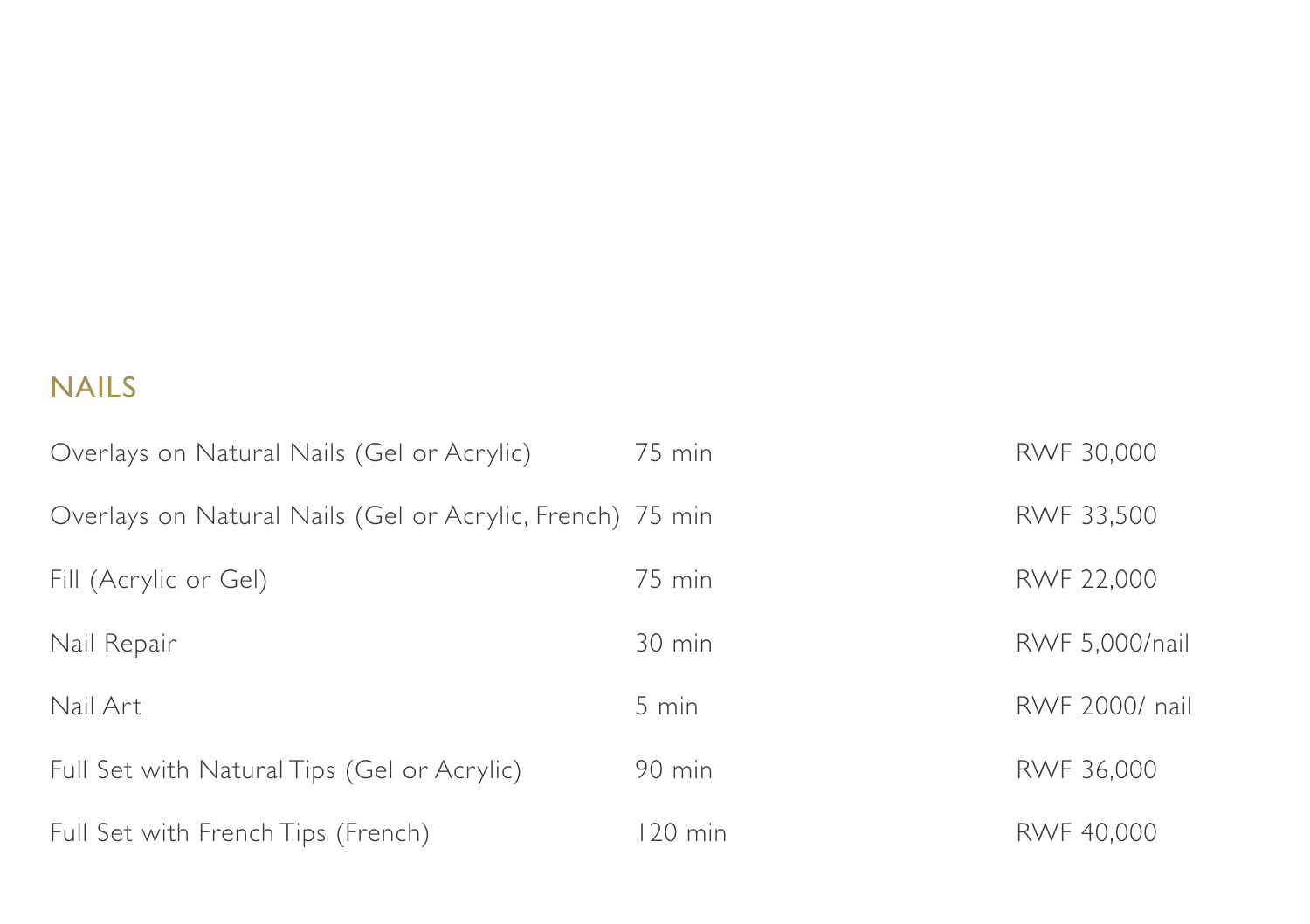# ADD-ONS

| French Polish          | 15 min | <b>RWF 4,800</b> |
|------------------------|--------|------------------|
| File, Buff & Paint     | 30 min | RWF 11,000       |
| Soak off Gel           | 30 min | RWF 14,000       |
| Soak off Acrylic       | 30 min | RWF 17,500       |
| Re-Paint               | 20 min | <b>RWF 3,500</b> |
| Gel Polish Application | 30 min | RWF 16,500       |
| Paraffin Wax Dip       | 15 min | RWF 10,000       |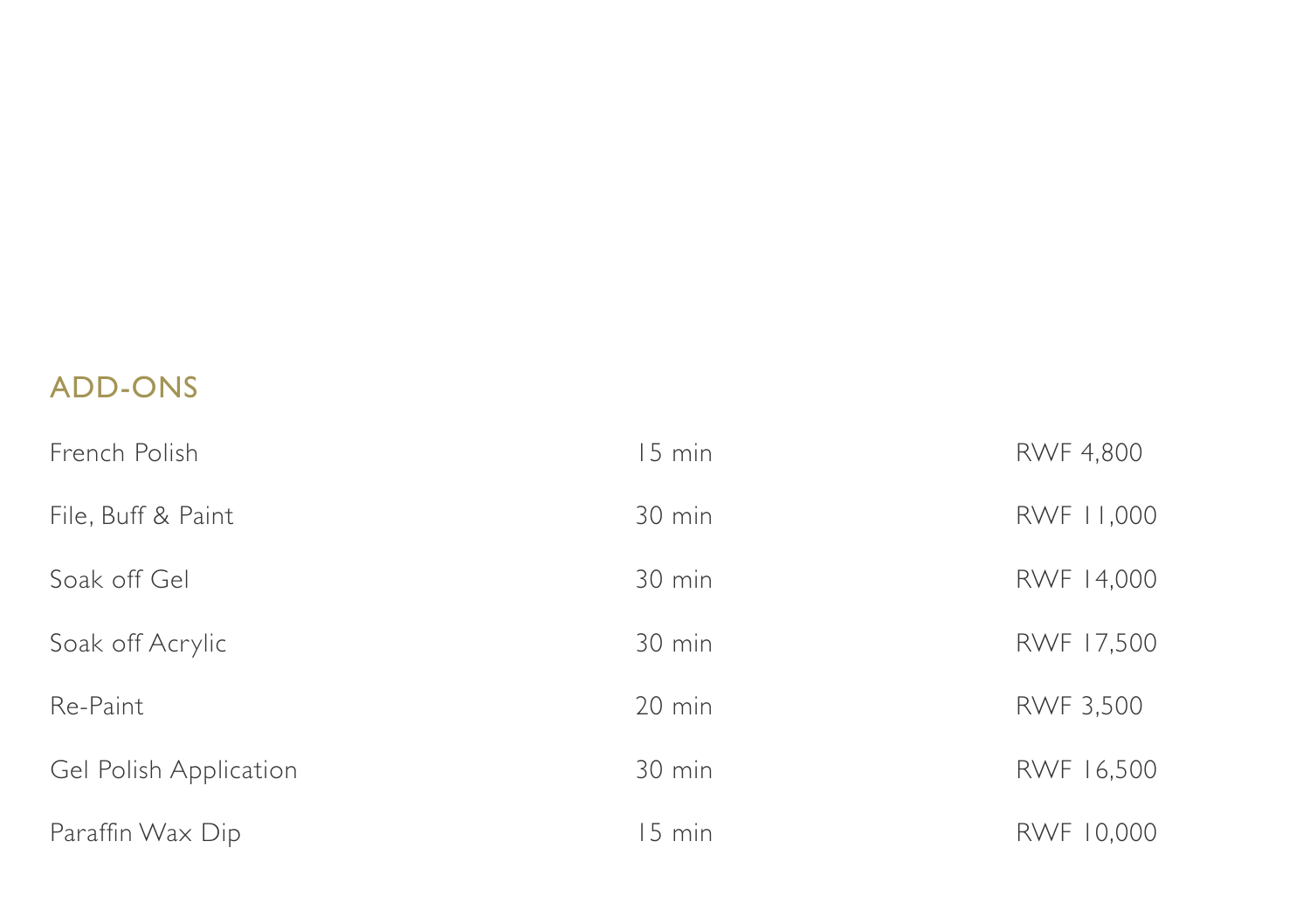

### WAXING

| $\frac{1}{2}$ Arm    | 15 min | <b>RWF 8,000</b> |
|----------------------|--------|------------------|
| $\frac{3}{4}$ Arm    | 30 min | RWF 12,000       |
| Full Arm             | 45 min | RWF 14,000       |
| $\frac{1}{2}$ Leg    | 30 min | RWF 14,000       |
| $\frac{3}{4}$ Leg    | 45 min | RWF 16,000       |
| Full Leg             | 60 min | RWF 19,000       |
| Bikini               | 30 min | <b>RWF 8,500</b> |
| Brazilian            | 45 min | RWF 17,000       |
| Hollywood            | 60 min | RWF 27,000       |
| Underarm             | 15 min | RWF 7,000        |
| Lip/ Chin/ Brow      | 15 min | <b>RWF 5,600</b> |
| Full Face            | 30 min | RWF 16,000       |
| Back/ Stomach/ Chest | 45 min | RWF 15,000       |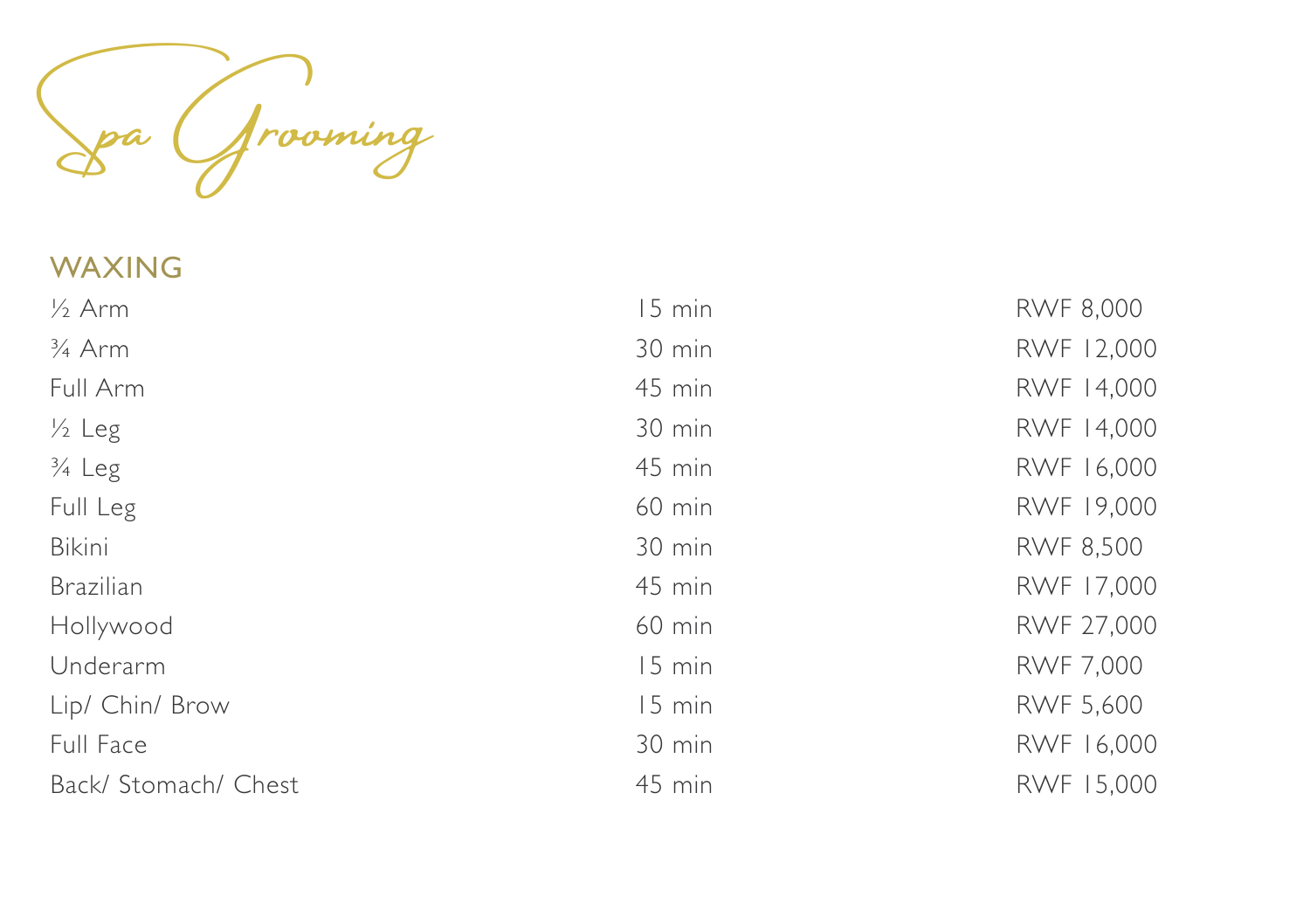|  |  | ٠<br>V. |
|--|--|---------|
|  |  |         |

| Eyelash                                                                                                         | 30 min   | <b>RWF 6,400</b> |  |
|-----------------------------------------------------------------------------------------------------------------|----------|------------------|--|
| Eyebrow                                                                                                         | 15 min   | <b>RWF 4,900</b> |  |
| Lash & Brow Combo                                                                                               | 45 min   | <b>RWF 9,500</b> |  |
|                                                                                                                 |          |                  |  |
| <b>TEETH WHITENING</b>                                                                                          |          |                  |  |
| PURE SMILE                                                                                                      | 45 min   | RWF 52,000       |  |
|                                                                                                                 |          |                  |  |
| <b>HYDROTHERAPY</b>                                                                                             |          |                  |  |
| Steam room & Sauna                                                                                              | $60$ min | RWF 15,000       |  |
| (Use of steam room and sauna is complimentary for hotel residents<br>and guests who have booked spa treatments) |          |                  |  |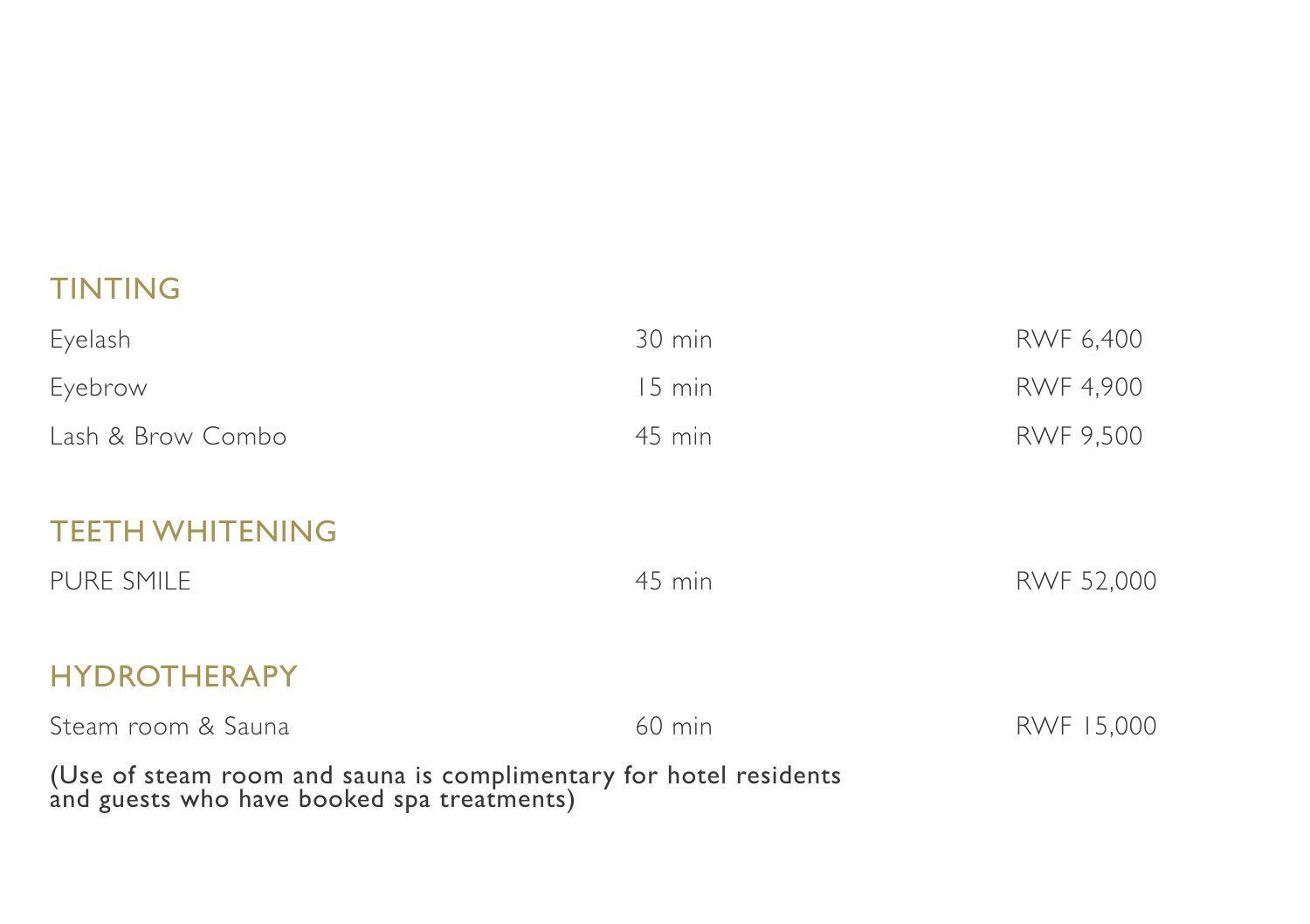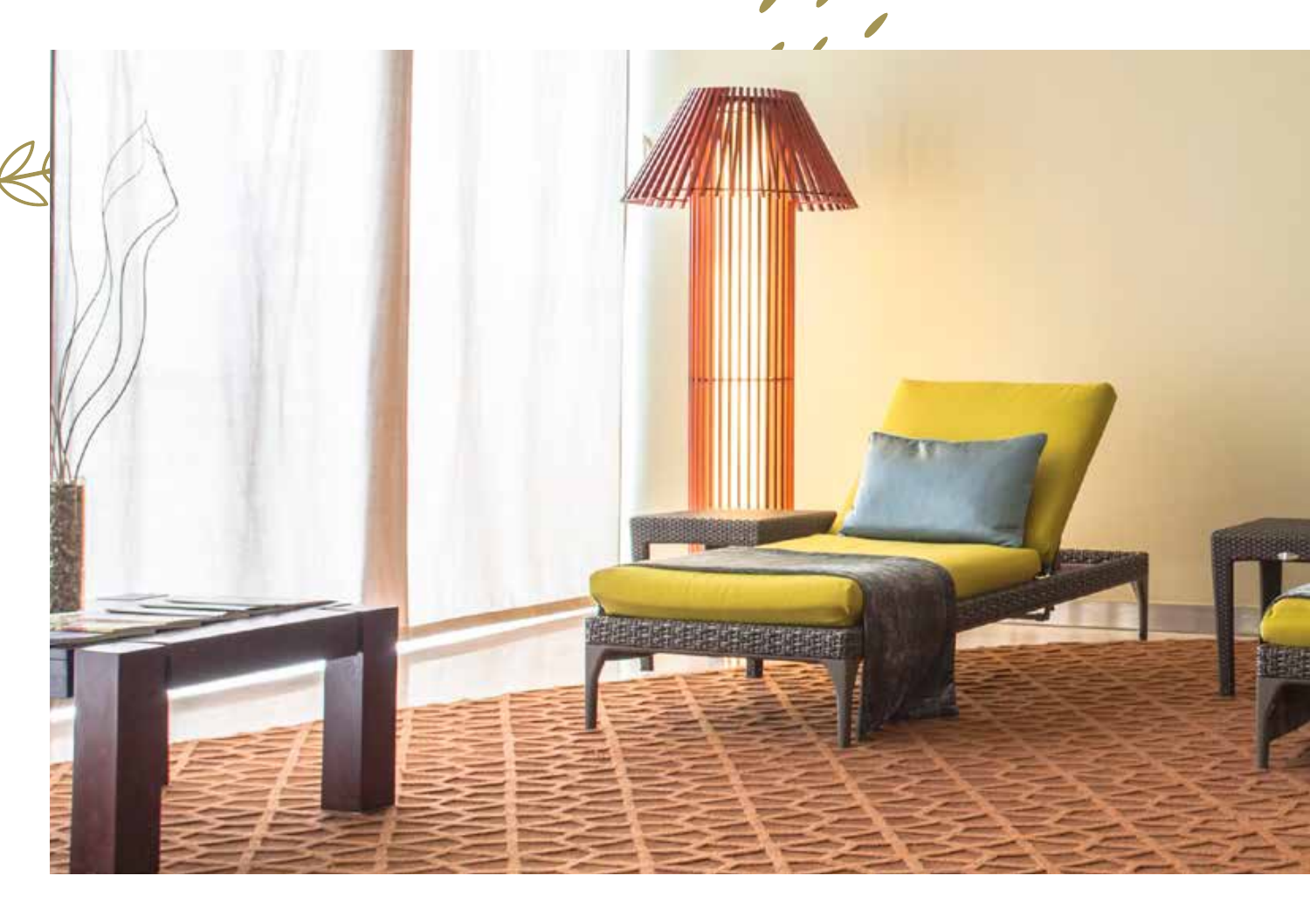

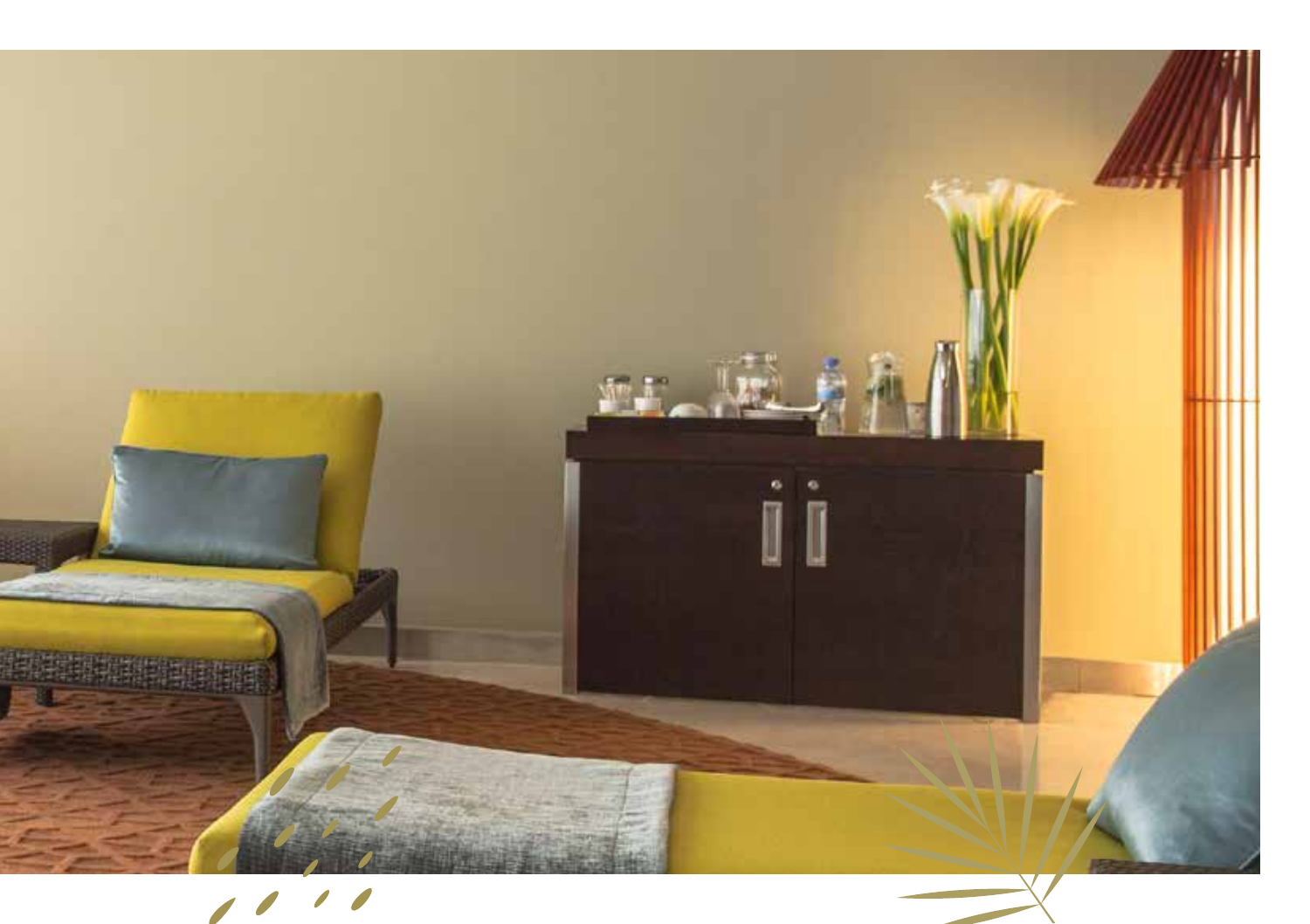Spa Spagnes cat (

### Indulgent Delight

Forget about life's stresses and pamper your body, mind and spirit with these relaxing treats: 60 min Aromatherapy Massage Deluxe Manicure Deluxe Pedicure

#### RWF 68, 800 per person

#### The Renewal

Return your skin to its youthful, healthy state and face the day feeling restored and full of life with these spoils:

60 min Skin Purifying Treatment Deluxe Manicure Deluxe Pedicure

RWF 92,600 per person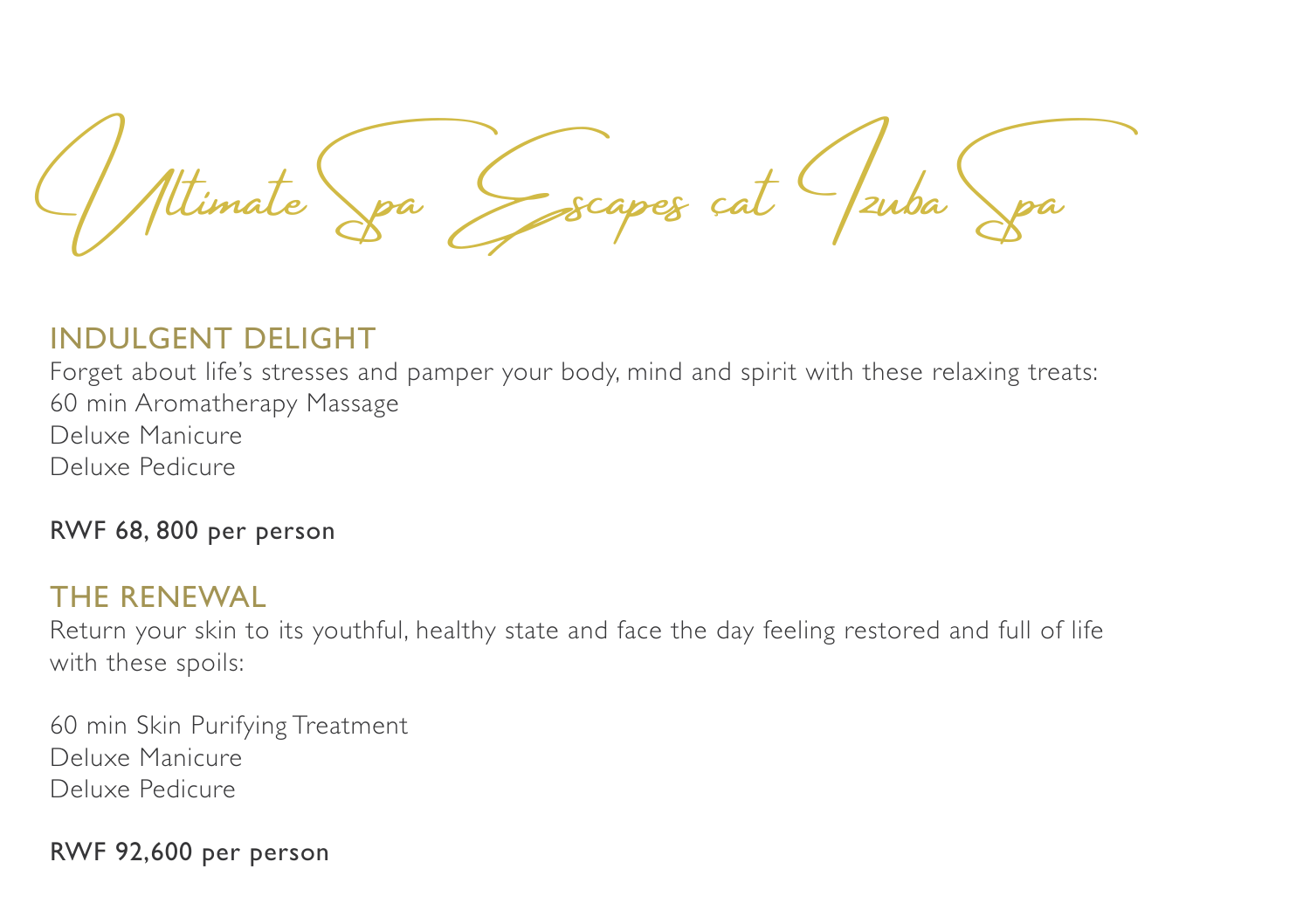## The Rejuvenator

Renew and refresh your soul with these soul reviving therapies: 60 min Hot Stone Massage 60 min Skin Balancing Treatment RWF 97,700 per person

## New Horizons

Whether it's a new chapter you're about to begin or a special occasion that requires you looking radiant, the following will definitely prepare you:

60 min Relaxing Swedish Massage 30 min Hydra Boost Treatment Eyebrow Shape Eyelash and Eyebrow Tint Deluxe Manicure Deluxe Pedicure

#### RWF 111,400 per person

## DOUBLE INDULGENCE

Share some quality time with your special person while you indulge your senses with these revitalizing treatments, perfect for two:

30 min Steam and Saunav 30 min Ocean Salt & Oil Exfoliation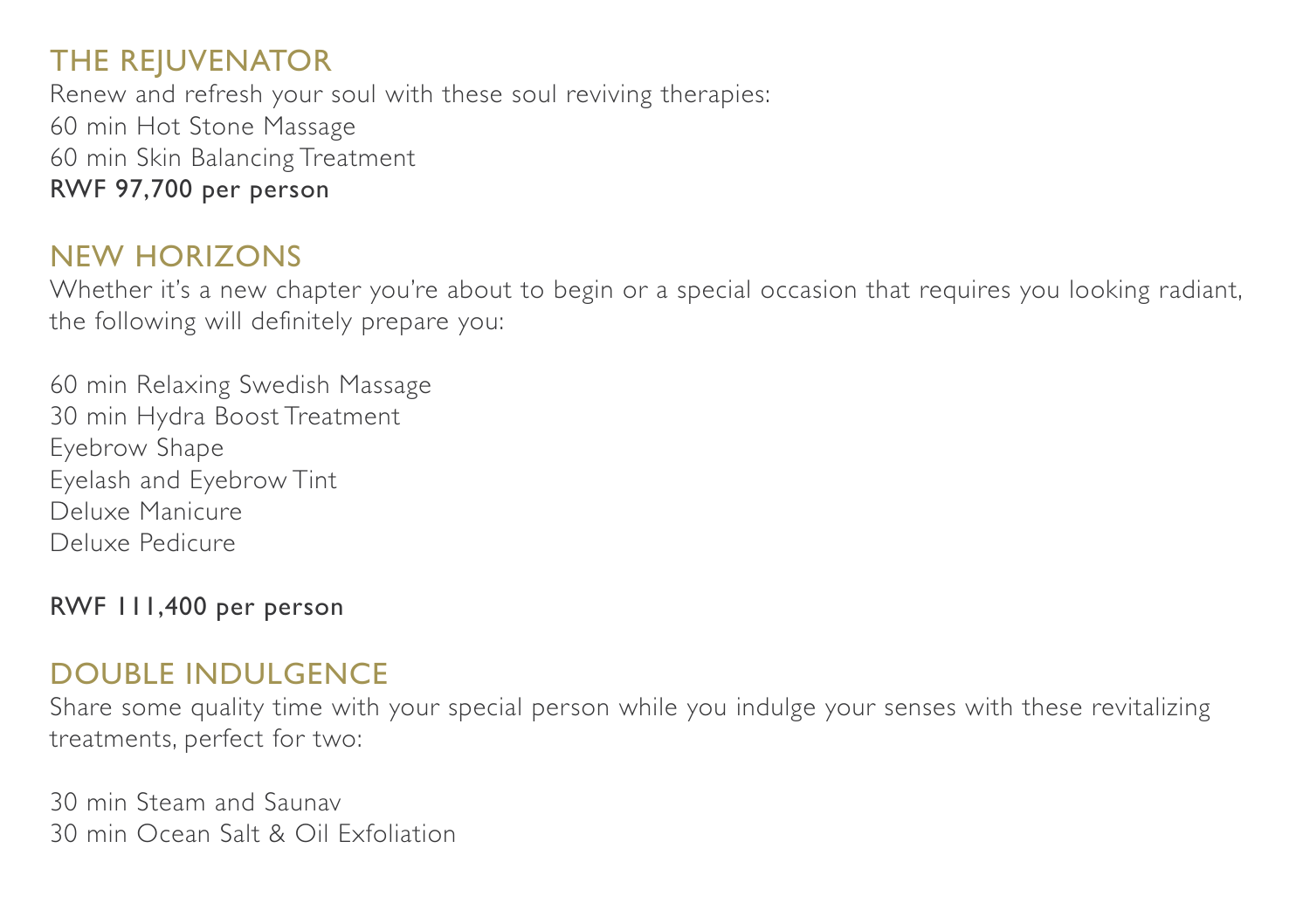60 min Full Body Massage of your choice 60 min Skin Balancing Treatment Deluxe Manicure Deluxe Pedicure

### RWF 324,700 per duo

## Man-Scape

Today's modern man is looking to get the best out of life and regularly makes time for himself with these invigorating therapies:

45 min Back, Neck & Shoulders Massage 45 min Pressure Point Foot Massage 30 min On-the-go Manicure 45 min On-the-go Pedicure

#### RWF 65,400 per person

#### The Spa Man

Maintain your "manly" appearance with these for richly rewarding spa treatments:

60 min Deep Tissue Massage 60 min Skin Balancing Treatment Deluxe Pedicure

RWF 114,300 per person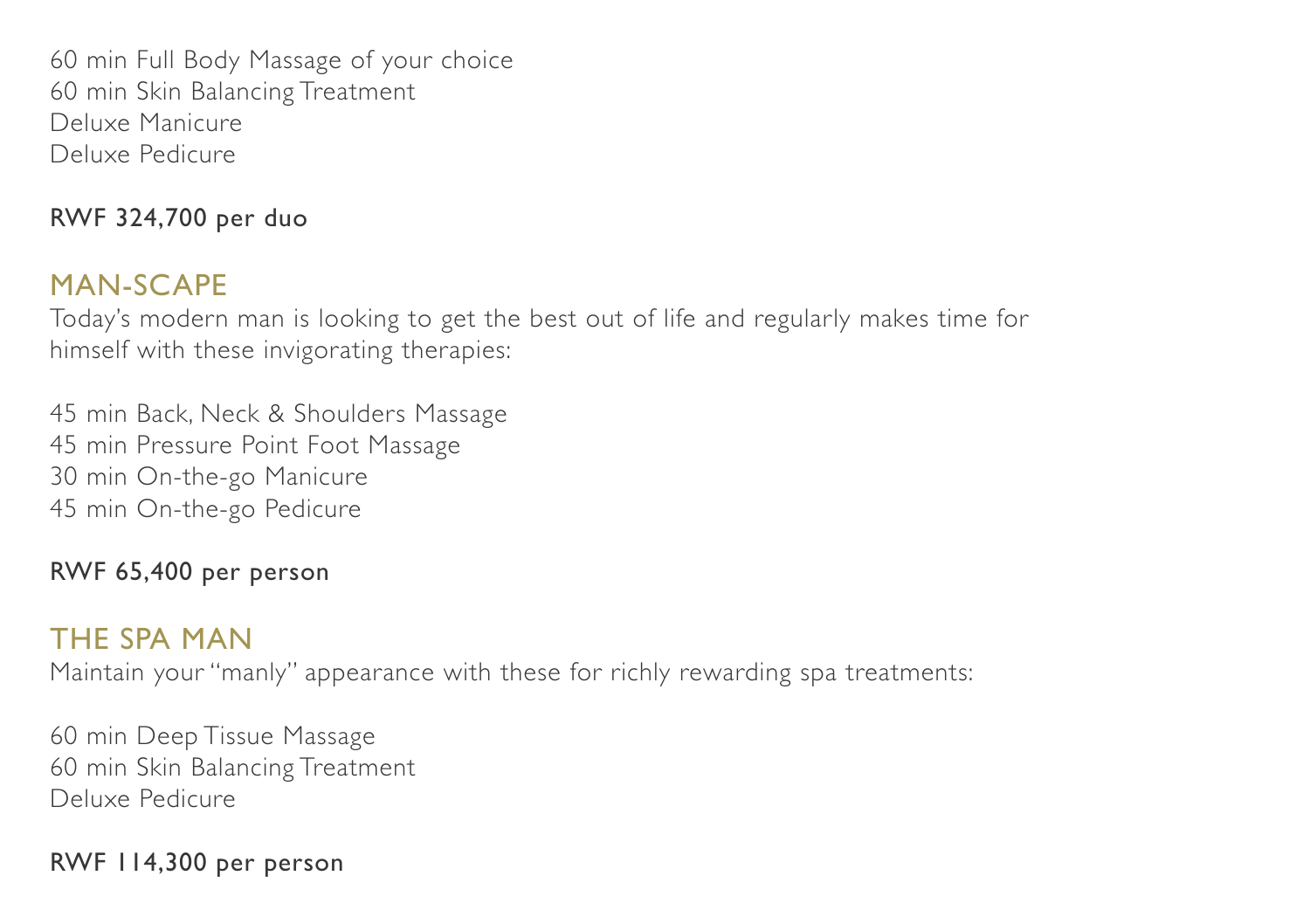## The Perfect Glow

Pregnancy provides the perfect excuse to pamper yourself. Relax with the following baby bump friendly treatments:

30 min Ocean Salt & Oil Exfoliation 60 min Pregnancy Massage 60 min Skin Purifying Treatment Underarm Wax Brazilian Wax On-the-go Manicure On-the-go Pedicure

RWF 173,800 per person

## Girls Just Want To Have Fun!

Being young and free means you still have the opportunity to take time out for yourself with these fabulous teen-specific indulgences:

30 min Hydra Boost Treatment Eyebrow Shape Eyelash and Eyebrow Tint Deluxe Manicure Deluxe Pedicure

RWF 77,400 per person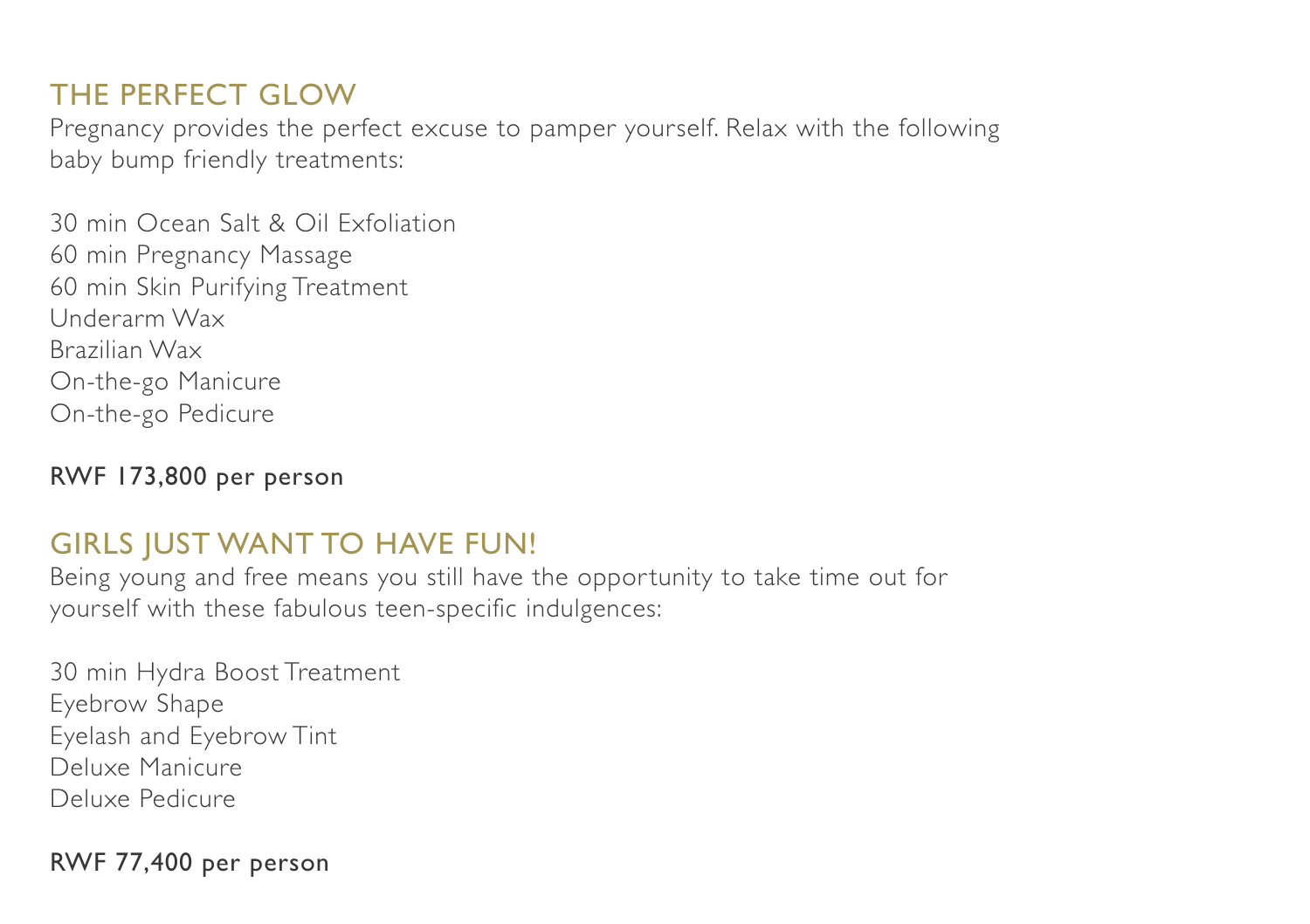

## Arrival

Please plan to arrive at the spa 15 minutes prior to your first treatment to allow ample time to check in and prepare for your treatment. Arriving late will unfortunately limit the duration of your treatment, reducing its effectiveness and your pleasure.

Your treatment will end on time so that the next guest is not delayed.

You are welcome to arrive much earlier should you wish to make use of the steam room or Sauna at no extra cost before your treatment begins.

## Spa Operating Hours

Monday to Sunday – 08h00 to 20h00 Public Holidays – 08h00 – 20h00 Earlier or later appointments can be arranged in advance.

## PEACEFUL AMBIENCE

As a courtesy to other guests, please maintain a quiet level of conversation.

Cell phones must be turned off upon entering the spa.

# Cancellations and No Shows

Guests who book appointments and cannot join us for their scheduled reservation are kindly requested to provide at least a 12-hour notice.

## PAYMENTS & GRATUITY

The spa accepts cash, debit cards, credit cards, room charges for payment. Momo codes with MTN and Air Tel are also accepted.

Standard gratuity is 10%.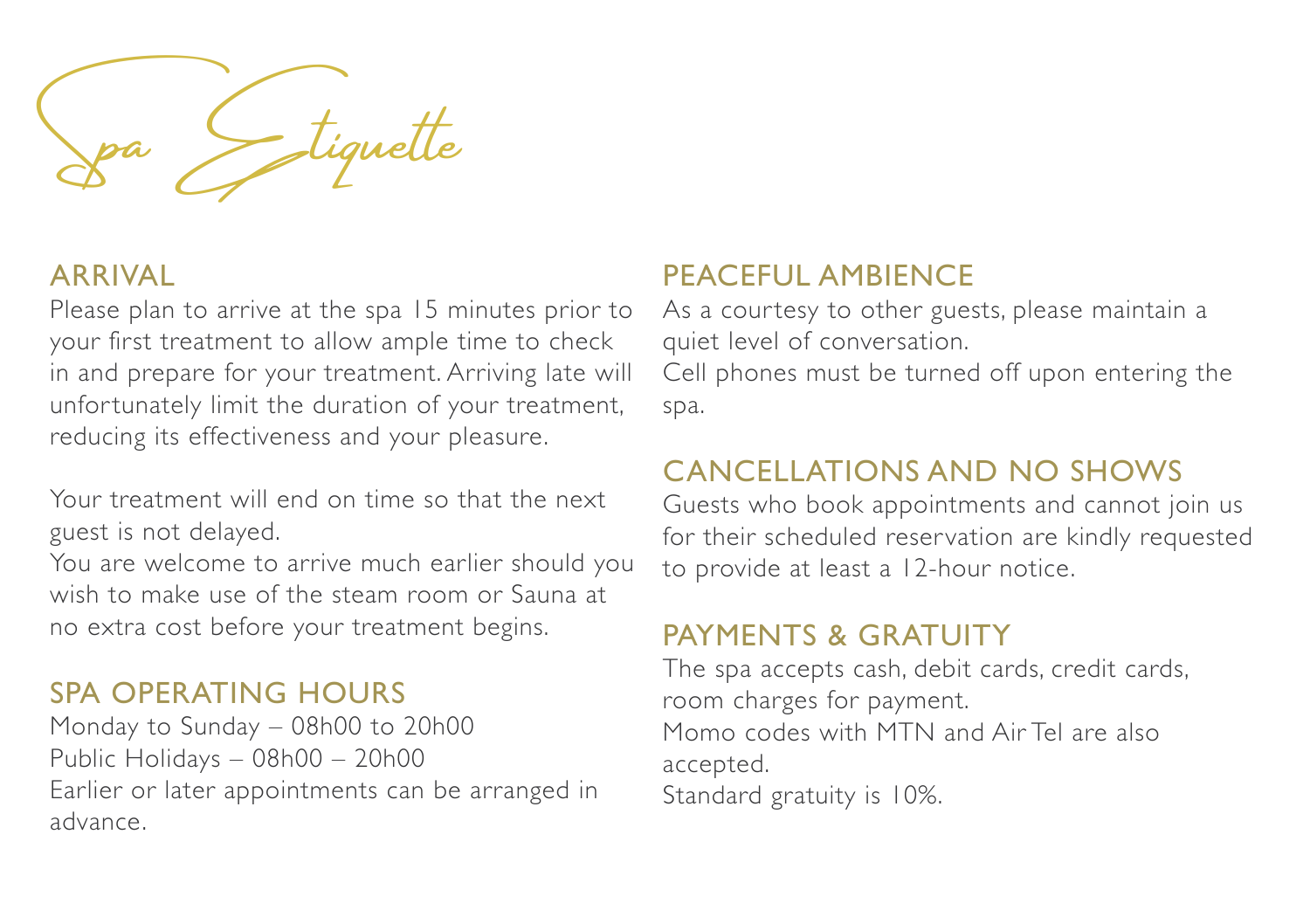# Special Conditions

Please notify our spa receptionist when booking your treatments if you have high blood pressure, special physical concerns, diabetes, are pregnant or have any other medical conditions we should be aware of. All spa guests will be asked to complete a brief questionnaire upon check-in, designed with your well-being in mind.

## Age Requirement

Spa guests must be 16 years of age or older to receive treatments in the spa. Guests under the age of 16 must be accompanied by a parent/ guardian throughout the duration of their treatment.

#### Gift Vouchers

Gift vouchers are available for specified services, packages, or RWF amounts.

### **PRICES**

Although we make every effort to keep our website and spa menu updated, please note that prices and services are subject to change without prior notice.

#### **DISCLAIMER**

Every person entering the spa facilities or utilizing the facilities or its equipment does so entirely at their own risk and agrees that Izuba Spa, its management, therapists and/ or the hotel, shall not be held liable or responsible, whether jointly or severally, for any loss, injury, death, damages, claim and/ or compensation of any nature. Any person, by entry into the spa facilities, waives any and all claims against the aforementioned.